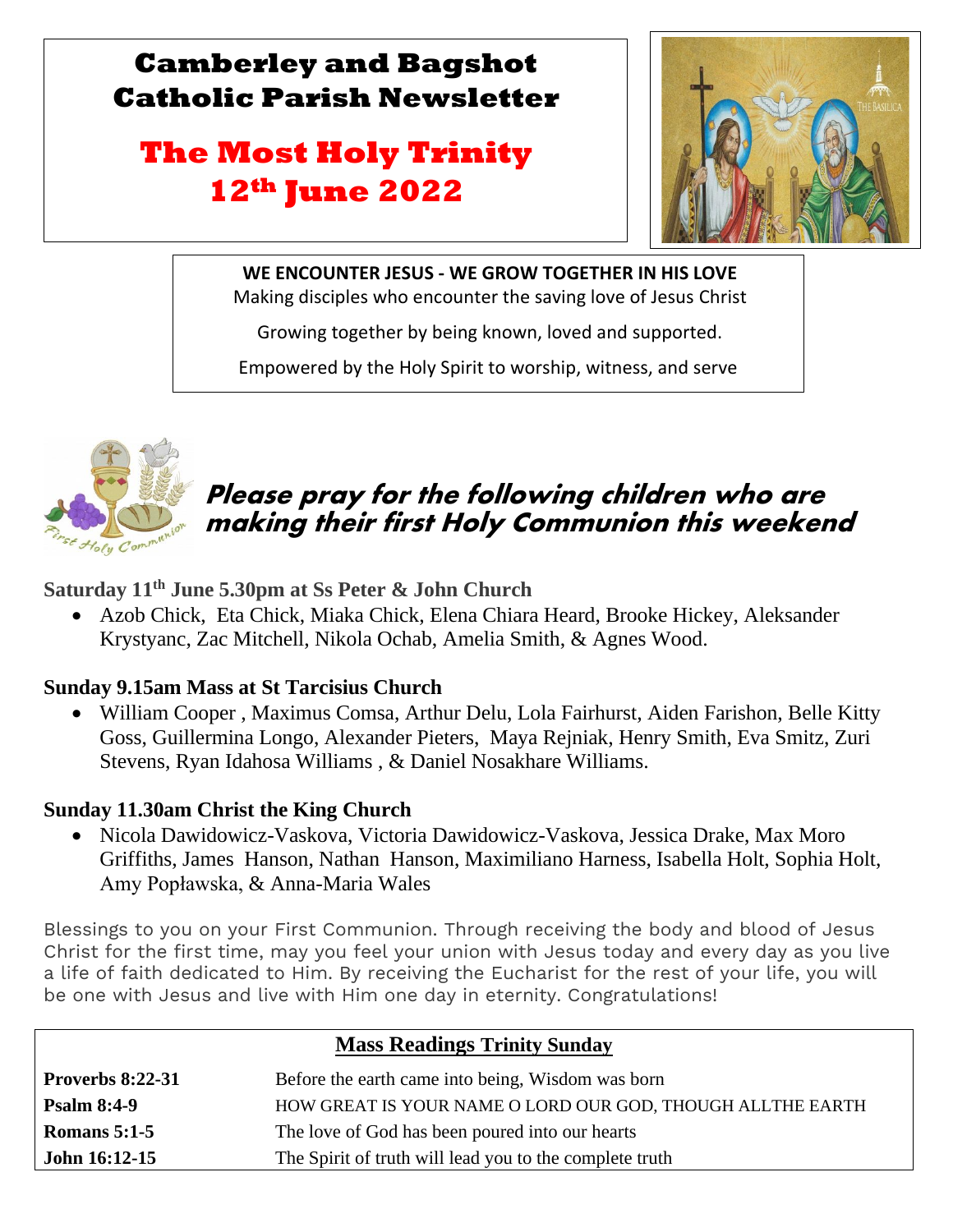## **Parish Timetable**

Holy Mass is broadcast live on the *[Camberley & Bagshot Catholic Parish Facebook Page](https://www.facebook.com/Camberley-Bagshot-Catholic-Parish-102099478101801/)*

| Saturday 11 <sup>th</sup> June | 9.00am             | Adoration, Rosary & Confessions St Tarcisius Church                     |  |  |
|--------------------------------|--------------------|-------------------------------------------------------------------------|--|--|
| <b>St Barnabas Apostle</b>     | 10.00am            | <b>Holy Mass</b><br><b>St Tarcisius Church</b><br>Ronan McGarvey RIP    |  |  |
|                                |                    |                                                                         |  |  |
| <b>Trinity Sunday</b>          | 5.00pm             | Confessions<br>Ss Peter & John Church                                   |  |  |
|                                | 5.30pm             | First Holy Communion Mass Ss Peter & John Church                        |  |  |
|                                |                    | <b>Maureen Noonan Intentions</b>                                        |  |  |
| Sunday 12th June               | 9.15am             | <b>First Holy Communion Mass St Tarcisius</b><br>Wanda Lewicka RIP      |  |  |
| <b>Trinity Sunday</b>          | 11.30am            | First Holy Communion Mass Christ the King Church                        |  |  |
|                                |                    | People of the Parish                                                    |  |  |
|                                | 1.30 <sub>pm</sub> | Baptism of Kiara Polawska Christ the King Church                        |  |  |
|                                | 5.30pm             | <b>Sunday Evening Mass at St Tarcisius Church</b>                       |  |  |
| Monday 13th June               | 9.15am             | Morning Prayer Christ the King Church                                   |  |  |
| <b>St Antony of Padua</b>      | 9.30am             | Christ the King Church<br><b>Holy Mass</b>                              |  |  |
|                                | 6.00 <sub>pm</sub> | Live streamed Rosary                                                    |  |  |
| Tuesday 14th June              | 9.15am             | Morning Prayer St Tarcisius Church                                      |  |  |
| Week 11 in OrdTime             | 9.30am             | <b>St Tarcisius Church</b><br><b>Holy Mass</b><br>Kazimierz Lewicki RIP |  |  |
| Wed 15 <sup>th</sup> June      | 10am-12 noon       | Adoration of the Blessed Sacrament<br><b>St Tarcisius Church</b>        |  |  |
| Thursday 16th June             | 12 noon            | Holy Mass Ss Peter & John Church<br>Michael & Tom Scully RIP            |  |  |
| Week 11 in OrdTime             |                    |                                                                         |  |  |
| Friday 17th June               | 9.15am             | <b>Morning Prayer</b><br>Ss Peter & John Church                         |  |  |
| Week 11 in Ord Time            | 9.30am             | <b>Holy Mass</b><br>Ss Peter & John Church Mary Kelly's Intentions      |  |  |
| Saturday 18 <sup>th</sup> June | 9.00am             | Adoration, Rosary & Confessions St Tarcisius Church                     |  |  |
| Week 11 in Ord Time            | 10.00am            | <b>Holy Mass</b><br>St Tarcisius Church Kathleen Teress Kelly RIP       |  |  |
|                                |                    |                                                                         |  |  |
| <b>Corpus Christi</b>          | 5.00pm             | Confessions<br>Ss Peter & John Church                                   |  |  |
|                                | 5.30pm             | Holy Mass Ss Peter & John Church<br>People of the Parish                |  |  |
| Sunday 19th June               | 9.15am             | <b>Holy Mass St Tarcisius</b><br>Tani Shreeve & Family Intentions       |  |  |
| <b>Corpus Christi</b>          | 11.15am            | Holy Mass Christ the King Church<br>John Raynes RIP                     |  |  |
|                                |                    |                                                                         |  |  |
|                                | 1.30 <sub>pm</sub> | Baptism of George Cutts St Tarcisius Church                             |  |  |

'**My ChurchSuite'** is a database system by which parishioners are able to manage their own personal details and sign up for events. Please register at<https://cbparish.co.uk/cs-parishdatabase>

#### **Fr Pauls Engagements**

Monday 13th June 12 noon Senior Leadership Team Meeting Tuesday 14th June 11.30am Woking Deanery Meeting Tuesday 14th June 6.30m Governors Training Thursday 16th June 5.30pm Govenors Meeting

**Young Adults North Down Vocations Walk, Saturday 2 July 10.30am - 3pm.** Mass followed by an exploration of the local flora/fauna with opportunities to discuss life, the universe, and everything in between with two members of our diocesan vocations team, Fr Simon Hall and Fr Tristan Cranfield. Have your very best questions prepared! Contact Lizzie Wakeling lizzie.wakeling@abdiocese.org.uk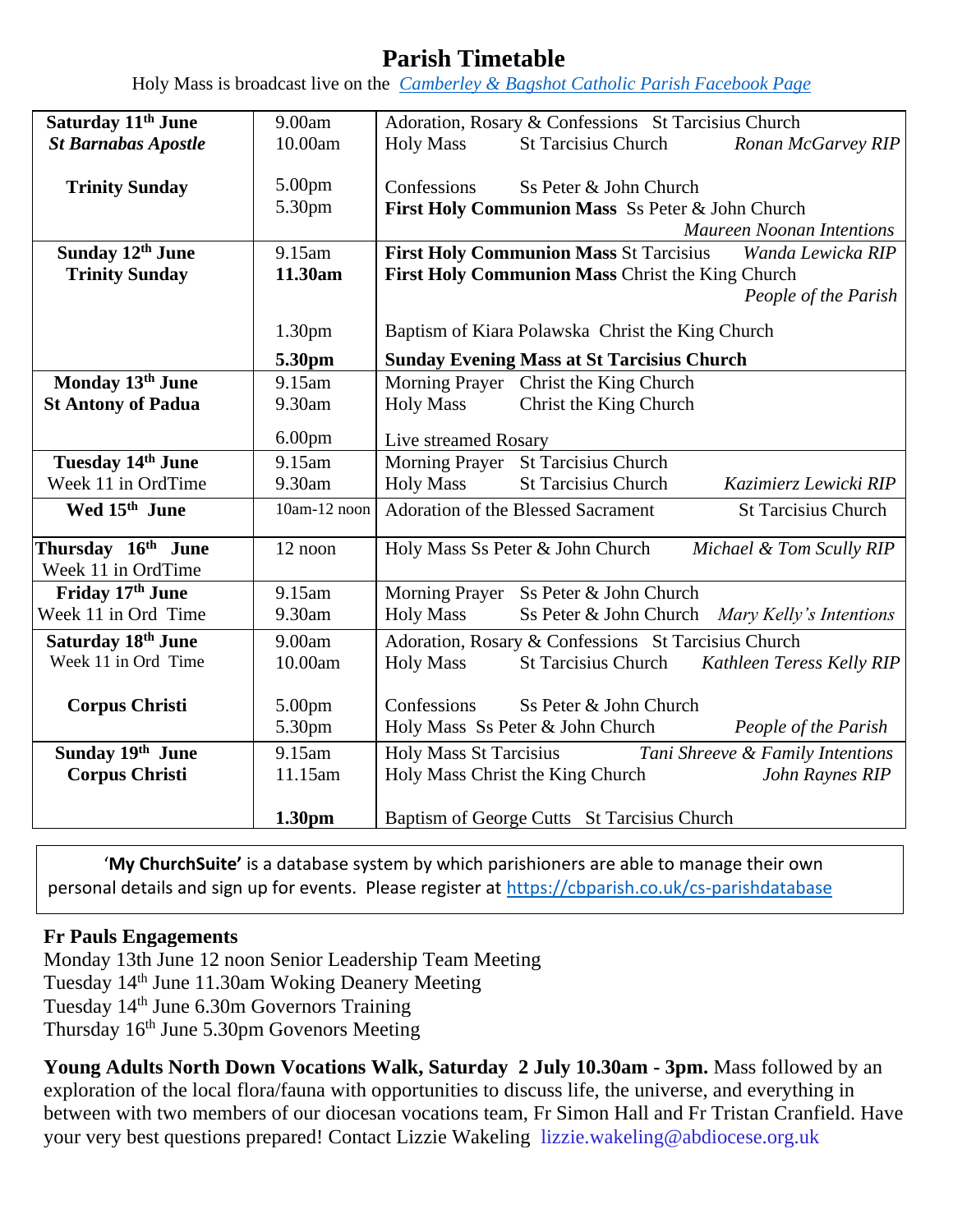

**Youth Alpha on Zoom first Friday of the months at 7.30pm** (young people in school

years 7&8) The next meetings are,  $17<sup>rd</sup>$  June and  $1<sup>st</sup>$  July. Contact Fr Paul for the Zoom link

**Trinity Troopers Youth Club –** (Children in school years 4-7)

Friday  $8<sup>th</sup>$  July 7.30pm – 8.45pm at St Tarcisius Hall contact Fr Paul [paul.turner@abdiocese.org.uk](mailto:paul.turner@abdiocese.org.uk) 

## **Financial Giving to the Parish**

- Monthly Standing Orders can be set up using online banking or by writing to your bank **Bank: HSBC Account name: RCD A&B Camberley and Bagshot Parish Account number: 31077368 Sort code: 40 05 20**
- Cheques, made payable to **'The Camberley and Bagshot Catholic Parish'**, please write "Parish Offering" on the back of the cheque and send to the Parish Office.
- If you are a taxpayer you can contribute to the Parish via the **Gift Aid scheme.** If you would like find out more about the Gift Aid Scheme, or you need numbered envelopes, please phone Roger Woodham on 01276 29037.

## **Collections**

18th/19th June Day for Life Collection 25th/ 26th June Peter's pence

#### **Baptisms**

| Anabelle Victoria Krauze | $S_1$ |
|--------------------------|-------|
| Filipa Grace Barreto     | $S_i$ |
| Gabriel De Silva         | $S_1$ |

anday  $10<sup>th</sup>$  July 9.15am Mass at St Tarcisius Church Filipa Grace Barreto Saturday 16<sup>th</sup> July 10am Mass at St Tarcisius Church unday  $17<sup>th</sup>$  July 1.30pn at St Tarcisius Church

**Refugee Crisis Coffee Morning with Bishop Richard on Saturday 25 June at 11.30am** Bishop Richard will be hosting an informal coffee morning to discuss our response to the refugee crisis, at St Gabriel's Hall, Billingshurst, RH14 9QH. Everyone is very welcome to attend and contribute, to reserve your free place [please](https://eur02.safelinks.protection.outlook.com/?url=https%3A%2F%2Fabdiocese.us9.list-manage.com%2Ftrack%2Fclick%3Fu%3D6ad3715cf61665df736c264a6%26id%3D1fc5c700d0%26e%3D1f942c9333&data=05%7C01%7Cpaul.turner%40abdiocese.org.uk%7C1373acbc2f61448a184e08da3434e977%7C2bf5dbc217ef4efca1c9ab2dc4edefd0%7C0%7C0%7C637879699103419213%7CUnknown%7CTWFpbGZsb3d8eyJWIjoiMC4wLjAwMDAiLCJQIjoiV2luMzIiLCJBTiI6Ik1haWwiLCJXVCI6Mn0%3D%7C3000%7C%7C%7C&sdata=f396MJNMJkyikoY3LHLNQ7DKZgZk9HHi3ESlHy2S0PI%3D&reserved=0) sign up here.

**[Created](https://eur02.safelinks.protection.outlook.com/?url=https%3A%2F%2Fabdiocese.us9.list-manage.com%2Ftrack%2Fclick%3Fu%3D6ad3715cf61665df736c264a6%26id%3Db8e9b7150e%26e%3D1f942c9333&data=05%7C01%7Cpaul.turner%40abdiocese.org.uk%7C5a28b8b349b84ab78e3108da3f3505e7%7C2bf5dbc217ef4efca1c9ab2dc4edefd0%7C0%7C0%7C637891794205794858%7CUnknown%7CTWFpbGZsb3d8eyJWIjoiMC4wLjAwMDAiLCJQIjoiV2luMzIiLCJBTiI6Ik1haWwiLCJXVCI6Mn0%3D%7C3000%7C%7C%7C&sdata=ZuAjzFk7TnXgXScNY0kWCJbff6BDsdBD3KOwgRXtWMw%3D&reserved=0) in God's Image, Saturday, 25 June, 10am - 4pm at The House of Prayer, led by Hugh Griffiths, Cost: £30**. We are created by God, throughout our lives we are called to co-create with the Divine Artist. During this retreat we will try to discover how we might answer the call to be creative in our prayer. The House of Prayer 35 Seymour RoadEast Molesey Telephone: 020 8941 2313 : admin@christian-retreat.org <https://www.christian-retreat.org/>

**Future "Parish Talk Evenings"**

**Monday 12th Sept 7.30pm Patrick van der Vorst on "Faith and Art" at St Tarcisius Hall** Patrick van der Vorst was senior Director at Sotheby's, auctioneer, and art expert with over 25 years in the industry of art, antiques and collectibles. In September 2019, he started Seminary formation in Rome for the Diocese of Westminster

**Tuesday 20th September Fr Paul Maddison on "Christians in the Holy Land" at SPJ Hall**. Fr Maddison is a priest of the Diocese of Easter Anglia and founder of "Pilgrimage Peoples" a UK Charity, providing pilgrimage tours to the Holy Places, with all profits being returned to the Latin Patriarch to support health, education and community projects in the Holy Land.